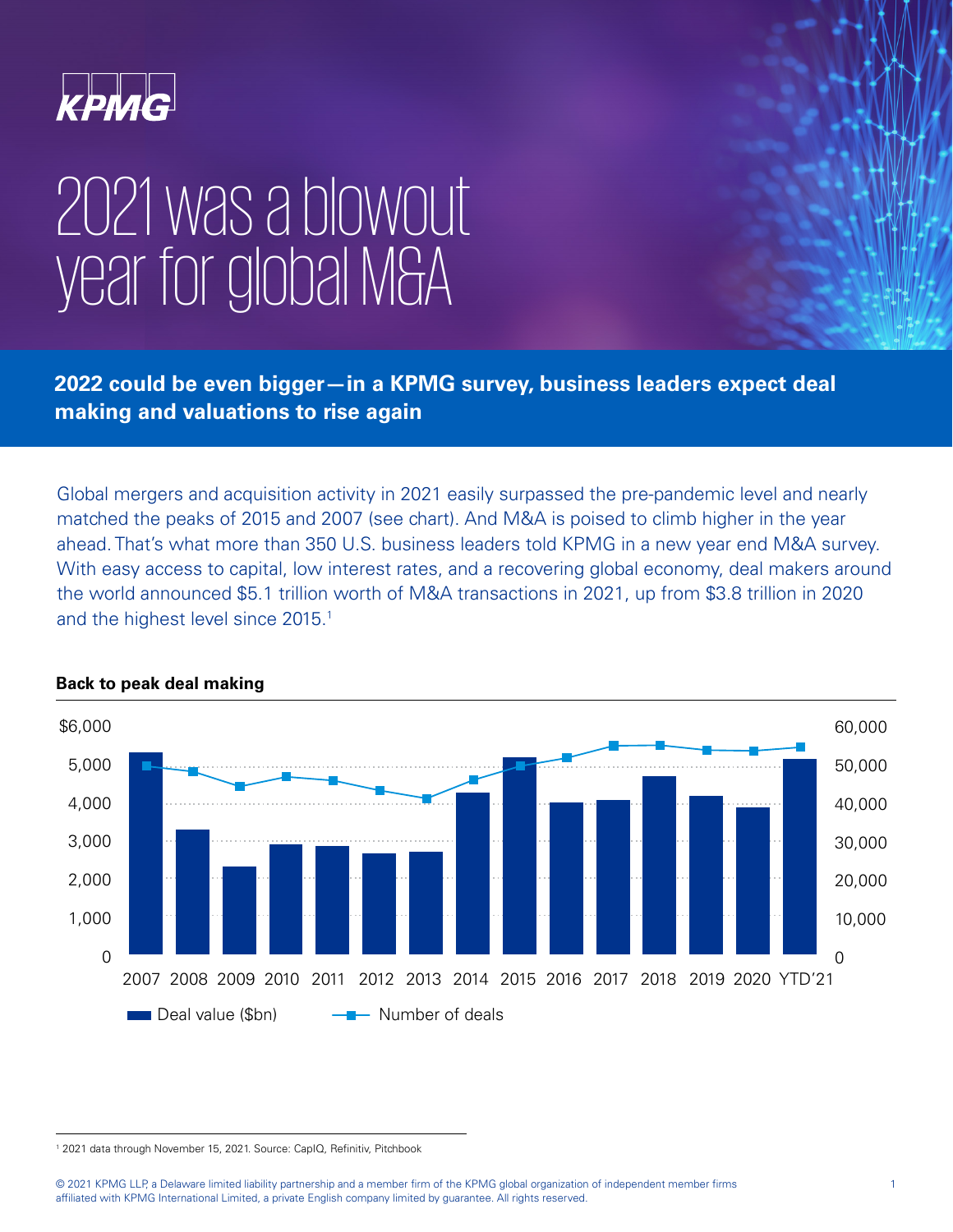# **Global Deals – YoY deal trend** The U.S. deal market was particularly hot, accounting for \$2.9 trillion in transactions in 2021, up 55 percent from \$1.9 trillion in

2020, when the value of announced U.S. deals fell by 18 percent. In 2021, the U.S. accounted for nearly 60 percent of all global deals (in announced value), up from less than 50 percent in 2020.

Deal valuations continued to rise to new highs in 2021 as well. Looking forward, more than 80 percent of executives say they expect valuations to rise further in their industries in 2022. More than a third of executives expect valuations to climb by at least 10 percent in 2022.

Despite soaring valuations, business leaders say they will continue to make deals in 2022. "Based on the volume of new pitches in November and December—transactions that would come to market in Q1 and Q2 of 2022—there are no signs of a slowing deal market," says Philip J. Isom, Global Head of M&A at KPMG. "Certainly, some buyers have resisted moving up at the same pace as multiples have risen," Isom observes. "But most investors have limited time horizons to invest in, so they may be willing to reach further on price than they have historically."

Deal making will continue, executives in the KPMG survey say, because they need to remain on the offense with the competition, they have access to record amounts of cash, and they feel pressure from investors to raise their own valuations. Only 7 percent of executives in the KPMG survey say they expect deal volume to decline in their industries in 2022.

Another impetus for deal making now: the labor shortage. In a super-tight labor market, employees can be choosy—4.2 million workers quit their jobs in October<sup>2</sup> and acquiring talent is becoming a more important aspect of acquisitions. In fact, one third of executives surveyed say they want to use M&A to acquire more talent in 2022. "The reality is that the shortfall in skilled labor is an immediate issue, so many CEOs are looking at M&A as a near-term solution," said Isom.

Increasingly, companies are pursuing "transformative" deals that change business and operating models, such as traditional industrial or financial services companies buying tech companies to digitize their businesses. "The key attributes firms are looking for are ways to improve their technology platforms and resources," says Carole Streicher, U.S. Deal Advisory and Strategy Service Group Leader for KPMG. "The aim is to increase efficiencies and contribute to having more agile workforces."

Towering valuations are also changing the way companies approach and execute deals. To justify the high transaction cost, companies need to pursue "extraordinary" synergies—moving far beyond the routine cost-cutting that is possible when two organizations combine. This includes finding new ways to grow revenue and transform business operations. Seventy-two percent of executives say that, to unlock more value from deals, they are pursuing extraordinary synergy targets and 58 percent say this entails a significant transformation of operating models.



# **Key M&A trends in 2022**

In the KPMG survey, business leaders say that their appetite for M&A could be limited

by several factors in 2022, including high valuations, inflation, and a lack of attractive targets left to buy. Another issue for some investors is the possibility of a rise in the cost of capital and potential tax increases.

M&A patterns in 2022 are likely to be affected by a combination of factors, both macroeconomic and microeconomic. The ones executives expect to have the

greatest impact on M&A deal activity are: high valuations (61 percent say so); economic variables, such as overall liquidity (56 percent); fierce competition for a limited number of highly valued targets (55 percent); and supply chain factors (52 percent).

More than half of executives will be looking to acquire entire companies to help diversify their commercial portfolios. Almost 60 percent are seeking access to new products, services and technologies, executives say.

<sup>2</sup> Source: Eli Rosenberg, "4.2 million Americans quit their jobs in October as workers continued to search for better opportunities," The Washington Post, December 8, 2021.